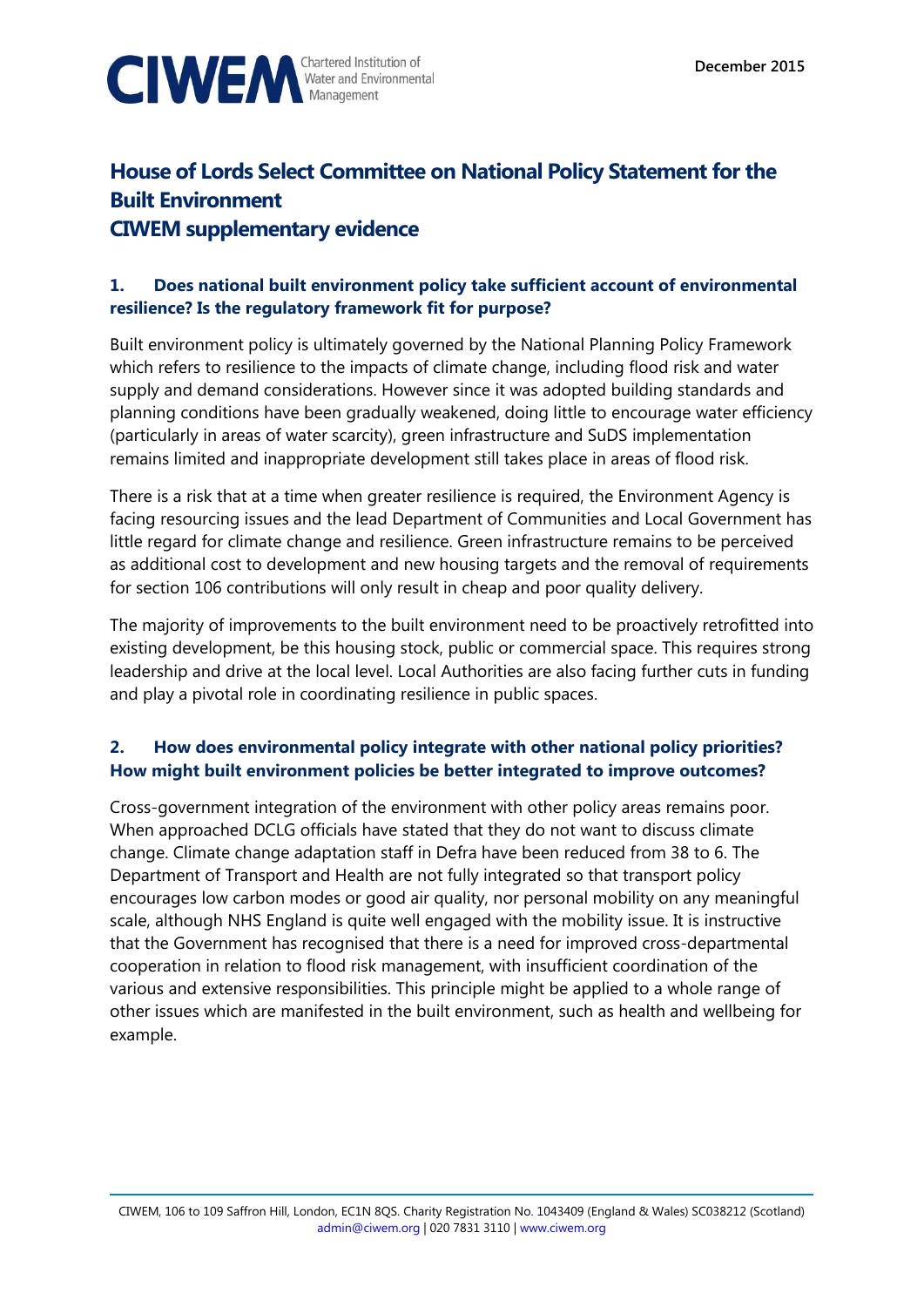## **3. Is national policy on Sustainable Drainage Systems (SuDS) effective? What are the challenges associated with delivering SuDS through planning policy and does policy need strengthening?**

The direction of national policy was changed somewhat with the decision not to commence Schedule 3 of the Floods and Water Management Act requiring Lead Local Flood Authorities to establish SuDS Approval Bodies (SABs). Instead, SuDS are now driven through the planning system which does not provide for adoption of sustainable drainage infrastructure, which is essential and which SABs would have done. This is a key obstacle to the widespread implementation of SuDS in England and in the absence of any clear provision for adoption under current policy, it almost certainly will require strengthening.

#### **Possible Supplementary: What else can be done to support the provision of SUDS as part of new developments?**

Simply a resolution to the issue of adoption is required. The decision not to commence schedule 3 in 2014 may need to be re-examined.

#### **4. How can a spatial or 'catchment-led' approach to water management help deliver better outcomes? What are the other key issues in relation to securing effective water management in the built environment?**

Current flood events illustrate that there is a need for serious focus on a full package of measures to manage water in catchments. Conventional defences are part of this package but catchments have been so heavily modified that downstream towns and cities have to be protected against 'unnaturally' high levels of flow.

The built environment should be seen in the context of the wider environment or catchment in which it is situated. Upper catchment measures, in combination with in-situ defences in the built environment may be able to significantly reduce flood risk. There is considerable potential for improved land management practice in upper catchments for the purpose of ameliorating flood risk downstream but there is a lack of quantifiable data available to support the principle of this. Very often measures which improve flood risk will also improve drought resilience, water quality and biodiversity. Improved methods of valuing such ecosystem services are being developed which will help lead to payments between beneficiaries and land owners.

### **5. How can the need for new housing supply be reconciled with the need to restrict building in high flood risk areas?**

Housing may be built in areas of flood risk provided that it is designed and constructed in the right way. However building resilient homes will not prevent issues around safe access.

Pressure to build new housing stock both quickly and cheaply is unlikely to incentivise good design and construction standards but these are essential. Short term economic savings of poor standards of design and construction are likely to be exceeded by costs of subsequent damage and recovery in the medium term.